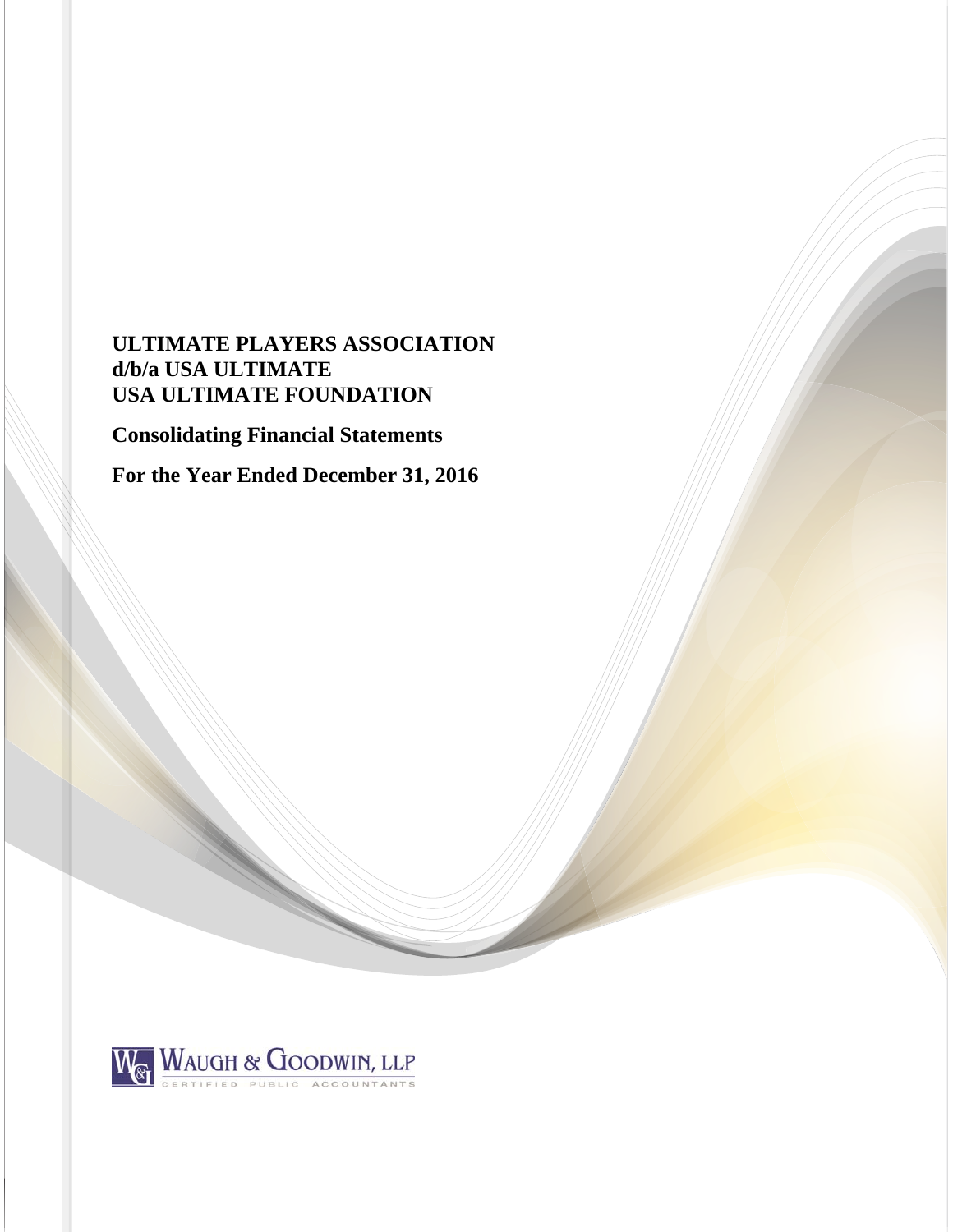## **TABLE OF CONTENTS**

| Independent Auditors' Report 1                    |  |  |  |  |
|---------------------------------------------------|--|--|--|--|
| Consolidating Statement of Financial Position 3   |  |  |  |  |
| Consolidating Statement of Activities and Changes |  |  |  |  |
|                                                   |  |  |  |  |
| Consolidating Statement of Cash Flows 5           |  |  |  |  |
| Notes to Consolidating Financial Statements 6     |  |  |  |  |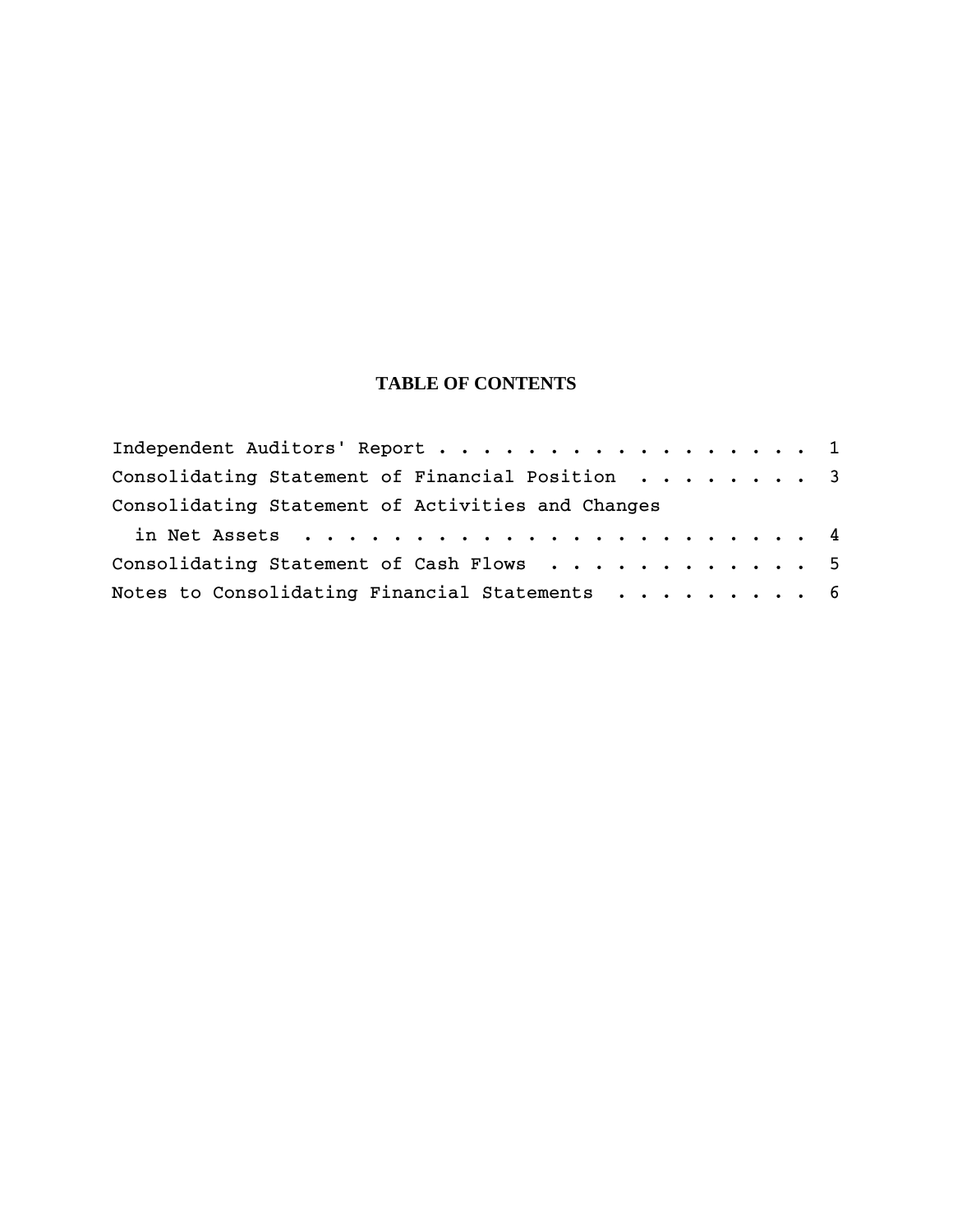

### INDEPENDENT AUDITORS' REPORT

Board of Directors Ultimate Players Association d/b/a USA Ultimate USA Ultimate Foundation Colorado Springs, Colorado

We have audited the accompanying consolidating financial statements of Ultimate Players Association d/b/a USA Ultimate and USA Ultimate Foundation (nonprofit organizations), which comprise the consolidating statement of financial position as of December 31, 2016, and the related consolidating statements of activities and cash flows for the year then ended, and the related notes to the financial statements.

## Management's Responsibility for the Financial Statements

Management is responsible for the preparation and fair presentation of these consolidating financial statements in accordance with accounting principles generally accepted in the United States of America; this includes the design, implementation, and maintenance of internal control relevant to the preparation and fair presentation of consolidating financial statements that are free from material misstatement, whether due to fraud or error.

## Auditors' Responsibility

Our responsibility is to express an opinion on these consolidating financial statements based on our audit. We conducted our audit in accordance with auditing standards generally accepted in the United States of America. Those standards require that we plan and perform the audit to obtain reasonable assurance about whether the consolidating financial statements are free from material misstatement.

An audit involves performing procedures to obtain audit evidence about the amounts and disclosures in the consolidating financial statements. The procedures selected depend on the auditor's judgment, including the assessment of the risks of material misstatement of the consolidating financial statements, whether due to fraud or error. In making those risk assessments, the auditor considers internal control relevant to the Corporation's preparation and fair presentation of the consolidating financial statements in order to design audit procedures that are appropriate in the circumstances, but not for the purpose of expressing an opinion on the effectiveness of the Corporation's internal control. ,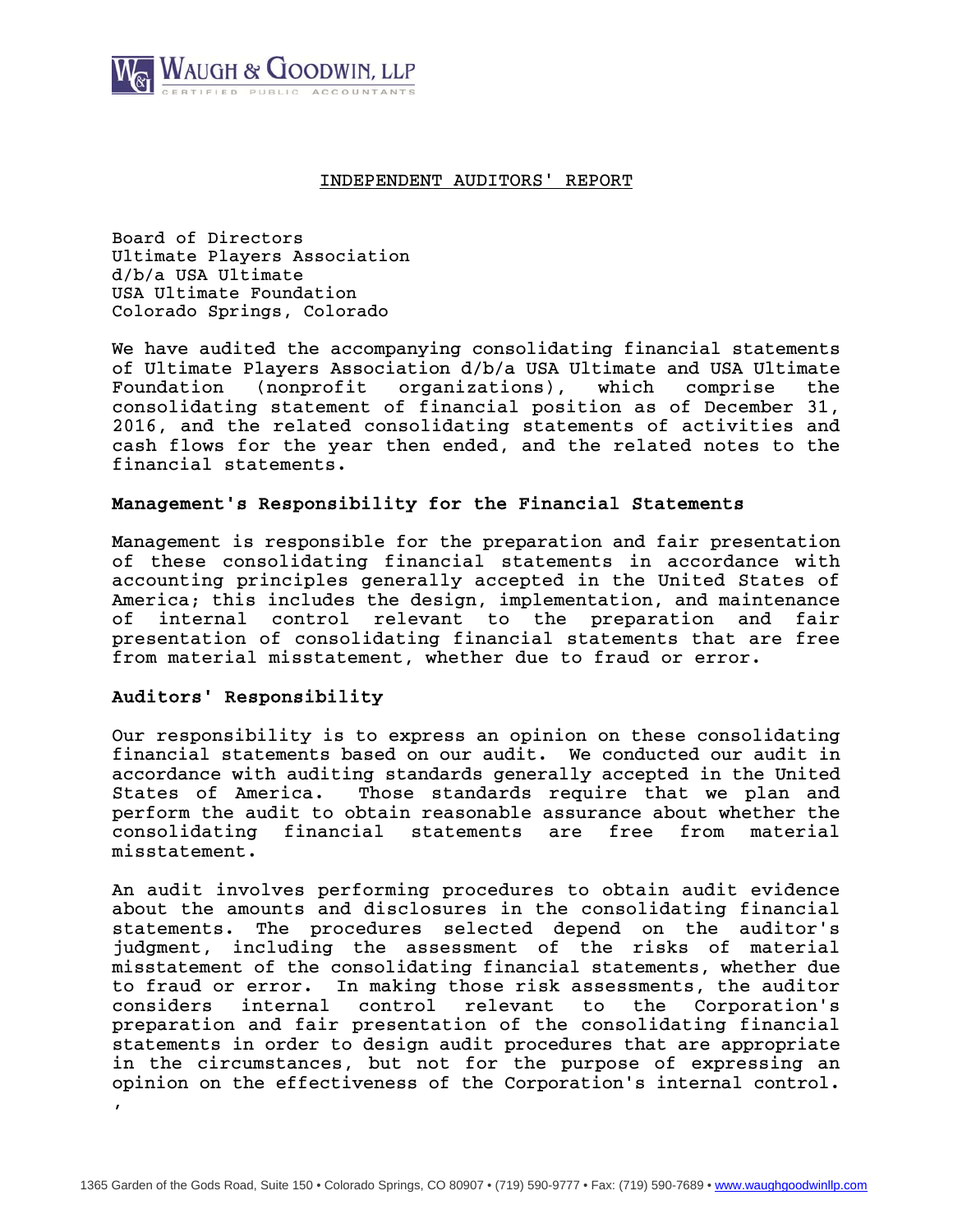Accordingly, we express no such opinion. An audit also includes evaluating the appropriateness of accounting policies used and the reasonableness of significant accounting estimates made by management, as well as evaluating the overall presentation of the consolidating financial statements.

We believe that the audit evidence we have obtained is sufficient and appropriate to provide a basis for our audit opinion.

## Opinion

In our opinion, the consolidating financial statements referred to above present fairly, in all material respects, the financial position of USA Ultimate and USA Ultimate Foundation as of December 31, 2016, and the changes in their net assets and their cash flows for the year then ended in accordance with accounting principles generally accepted in the United States of America.

## Report on Summarized Comparative Information

We have previously audited USA Ultimate's December 31, 2015, financial statements, and we expressed an unmodified audit opinion on those audited financial statements in our report dated May 31, 2016. In our opinion, the summarized comparative information presented herein as of and for the year ended December 31, 2015, is consistent, in all material respects, with the audited financial statements from which it has been derived.

# *Waugh & Goodwin, LLP*

Colorado Springs, Colorado May 19, 2017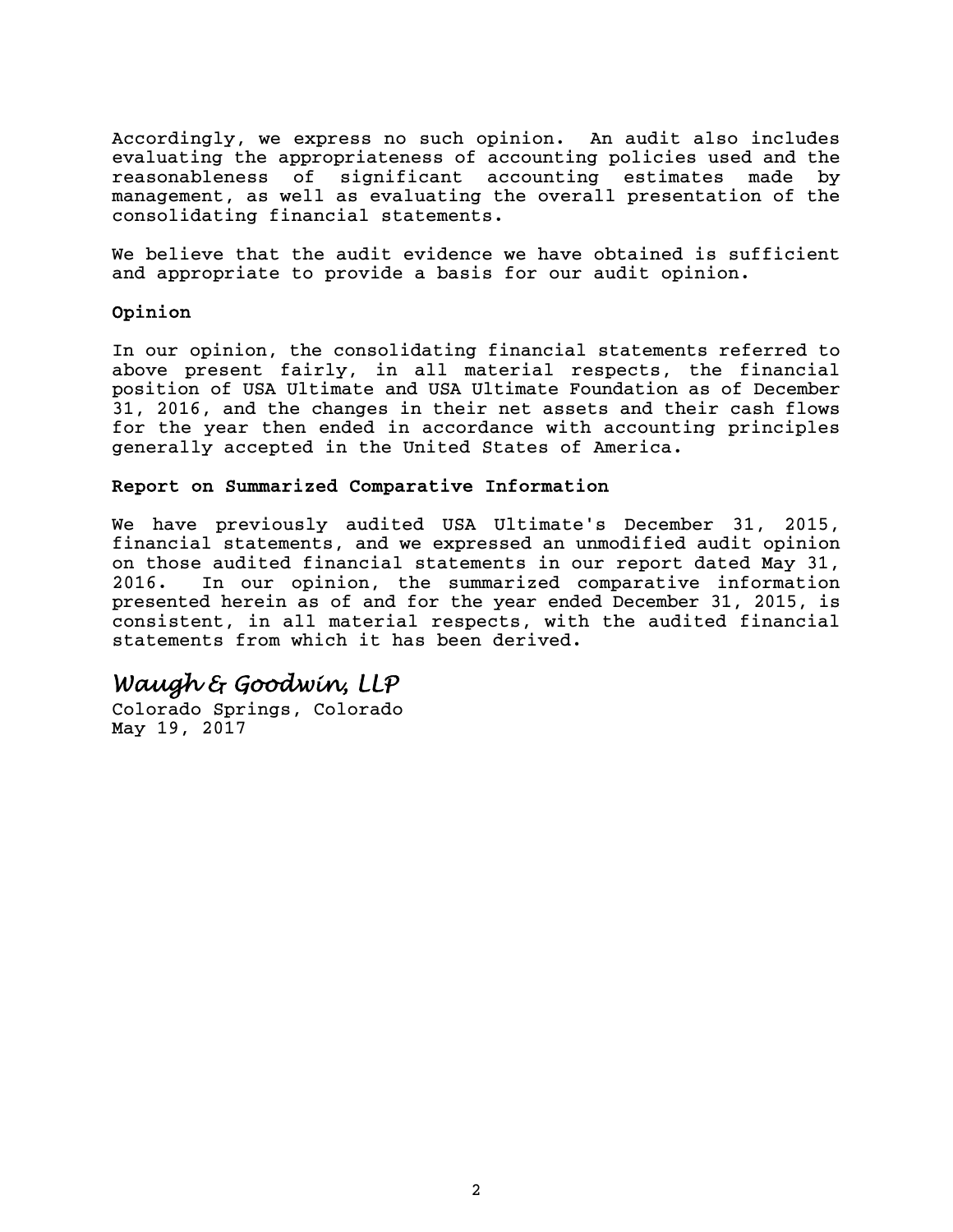#### Consolidating Statements of Financial Position December 31, 2016 (With Consolidated Totals for 2015) ULTIMATE PLAYERS ASSOCIATION d/b/a USA ULTIMATE USA ULTIMATE FOUNDATION

|                                                                                                                                                                                         | USA Ultimate                                                                | USA Ultimate<br>Foundation |      | Eliminating<br>Entries | Consolidated<br>Totals 2016                                                 |    | Consolidated<br>Totals 2015                                        |
|-----------------------------------------------------------------------------------------------------------------------------------------------------------------------------------------|-----------------------------------------------------------------------------|----------------------------|------|------------------------|-----------------------------------------------------------------------------|----|--------------------------------------------------------------------|
| ASSETS                                                                                                                                                                                  |                                                                             |                            |      |                        |                                                                             |    |                                                                    |
| <b>CURRENT ASSETS:</b><br>Cash & cash equivalents<br>Certificates of deposit<br>Accounts receivable, net                                                                                | \$<br>1,209,763<br>499,768<br>49,711                                        | \$<br>88,600               | - \$ |                        | \$<br>1,298,363<br>499,768<br>49,711                                        | \$ | 920,509<br>494,049<br>46,662                                       |
| Due from USA Ultimate<br>Inventory<br>Prepaid expenses & deposits                                                                                                                       | 23,636<br>25,948                                                            | 11,071<br>1,500            |      | (11, 071)              | 25,136<br>25,948                                                            |    | 20,211<br>43,586                                                   |
| Total current assets                                                                                                                                                                    | 1,808,826                                                                   | 101,171                    |      | (11, 071)              | 1,898,926                                                                   |    | 1,525,017                                                          |
| LONG-TERM INVESTMENTS                                                                                                                                                                   | 778,187                                                                     |                            |      |                        | 778,187                                                                     |    | 738,320                                                            |
| PROPERTY & EQUIPMENT:<br>IT infrastructure system<br>Furniture & equipment<br>Computer equipment<br>Event equipment<br>Leasehold improvements<br>Other depreciable projects<br>Software | 392,512<br>37,979<br>42,150<br>7,967<br>11,959<br>6,600<br>3,681<br>502,848 |                            |      |                        | 392,512<br>37,979<br>42,150<br>7,967<br>11,959<br>6,600<br>3,681<br>502,848 |    | 292,887<br>56,591<br>25,182<br>11,959<br>6,600<br>4,714<br>397,933 |
| Less accumulated depreciation                                                                                                                                                           | (206, 828)                                                                  |                            |      |                        | (206, 828)                                                                  |    | (136, 234)                                                         |
| Property & equipment - net                                                                                                                                                              | 296,020                                                                     |                            |      |                        | 296,020                                                                     |    | 261,699                                                            |
| OTHER ASSETS                                                                                                                                                                            | 1,300                                                                       |                            |      |                        | 1,300                                                                       |    | 1,300                                                              |
| TOTAL ASSETS                                                                                                                                                                            | 2,884,333                                                                   | 101,171                    |      | (11, 071)              | 2,974,433                                                                   |    | 2,526,336                                                          |
| LIABILITIES & NET ASSETS<br>CURRENT LIABILITIES:<br>Accounts payable<br>Due to USA Ultimate Foundation<br>Accrued liabilities<br>Current portion of deferred revenue                    | 293,778<br>11,071<br>128,363<br>389,538                                     |                            |      | (11, 071)              | 293,778<br>128,363<br>389,538                                               |    | 302,688<br>95,415<br>393,054                                       |
| Total current liabilities                                                                                                                                                               | 822,750                                                                     |                            |      | (11, 071)              | 811,679                                                                     |    | 791,157                                                            |
| DEFERRED REVENUE                                                                                                                                                                        | 260,411                                                                     |                            |      |                        | 260,411                                                                     |    | 224,039                                                            |
| Total liabilities                                                                                                                                                                       | 1,083,161                                                                   |                            |      | (11, 071)              | 1,072,090                                                                   |    | 1,015,196                                                          |
| NET ASSETS:<br>Unrestricted<br>Unrestricted - Board designated<br>Temporarily restricted                                                                                                | 603,247<br>1,197,925                                                        | 37,106<br>64,065           |      |                        | 640,353<br>1,197,925<br>64,065                                              |    | 1,472,911<br>3,300<br>34,929                                       |
| Total net assets                                                                                                                                                                        | 1,801,172                                                                   | 101,171                    |      |                        | 1,902,343                                                                   |    | 1,511,140                                                          |
| TOTAL LIABILITIES & NET ASSETS                                                                                                                                                          | \$<br>2,884,333                                                             | 101,171                    |      | (11, 071)              | \$<br>2,974,433                                                             | Ŝ. | 2,526,336                                                          |

See Notes to Financial Statements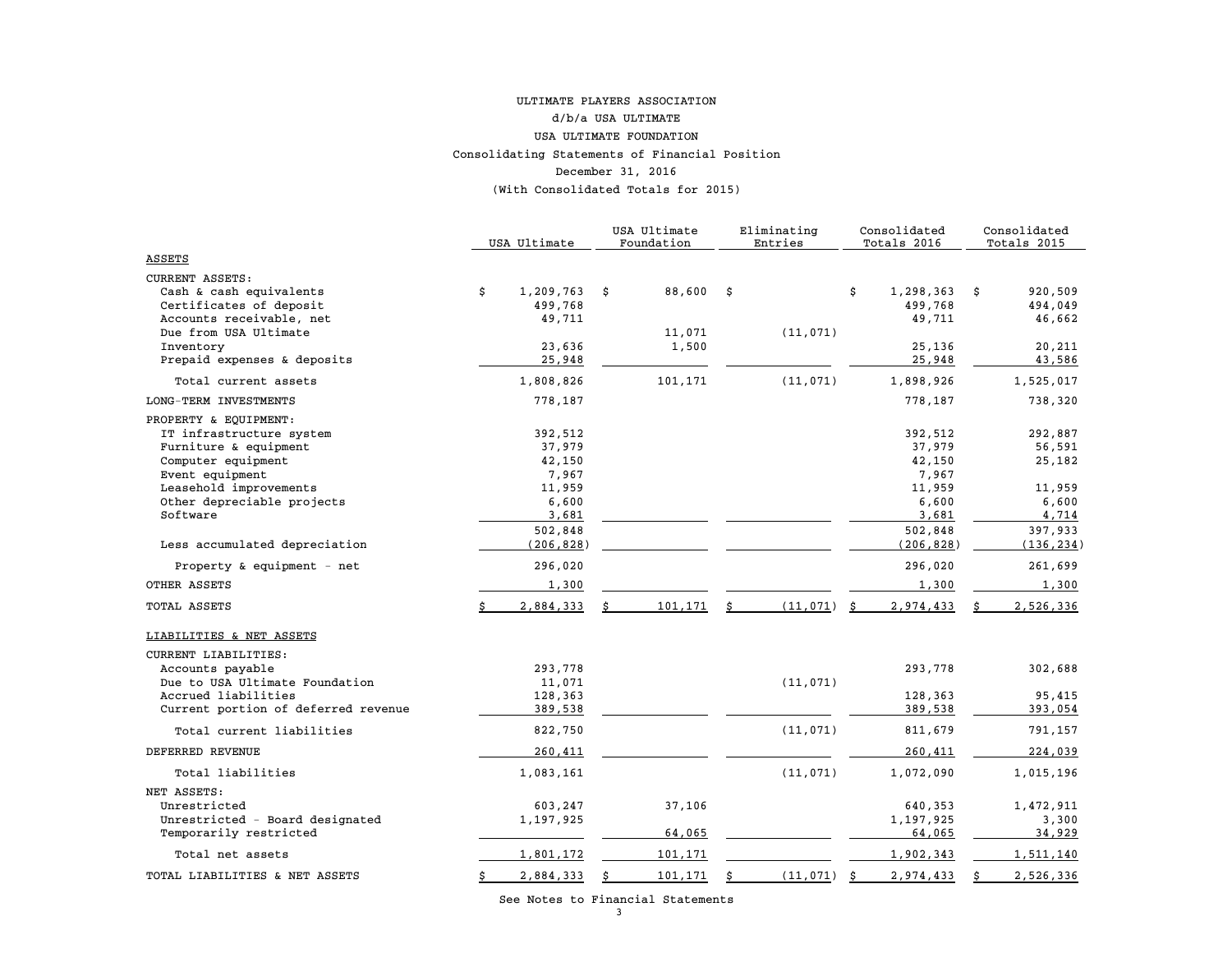## For the Year Ended December 31, 2016 (With Consolidated Totals for 2015) Consolidating Statements of Activities and Changes in Net Assets ULTIMATE PLAYERS ASSOCIATIONd/b/a USA ULTIMATEUSA ULTIMATE FOUNDATION

|                                      |                 | USA Ultimate | Eliminating | Consolidated    | Consolidated    |
|--------------------------------------|-----------------|--------------|-------------|-----------------|-----------------|
|                                      | USA Ultimate    | Foundation   | Entries     | Totals 2016     | Totals 2015     |
| SUPPORT & REVENUE:                   |                 |              |             |                 |                 |
| Membership dues                      | \$<br>2,270,262 | \$           | \$          | \$<br>2,270,262 | \$<br>2,011,386 |
| Competition & athlete programs       | 874,439         |              |             | 874,439         | 808,346         |
| Sponsorship & licensing              | 443,517         |              |             | 443,517         | 399,975         |
| National teams                       | 176,610         |              |             | 176,610         | 236,893         |
| Sport development & sanctioning      | 78,625          |              |             | 78,625          | 99,393          |
| Sales                                | 67,739          |              |             | 67,739          | 61,658          |
| Cost of goods sold                   | (50, 971)       |              |             | (50, 971)       | (57, 334)       |
| Contributions                        | 29,668          | 25,575       |             | 55,243          | 24,494          |
| Investment income                    | 49,109          | 3            |             | 49,112          | 602             |
| Coach & observer development program | 41,782          |              |             | 41,782          | 31,844          |
| Other income                         | 24,223          |              |             | 24,223          | 3,000           |
| Satisfied program restrictions       | 3,210           | 3,210        | (3, 210)    | 3,210           | 11,470          |
| Grants                               |                 |              |             |                 | 51,000          |
| Loss on sale of equipment            |                 |              |             |                 | (49)            |
| Total support & revenue              | 4,008,213       | 28,788       | (3, 210)    | 4,033,791       | 3,682,678       |
| EXPENSES:                            |                 |              |             |                 |                 |
| Program services:                    |                 |              |             |                 |                 |
| Triple Crown Tour, Masters Events    |                 |              |             |                 |                 |
| & programs                           | 501,092         |              |             | 501,092         | 510,165         |
| Youth events & programs              | 472,498         |              |             | 472,498         | 472,482         |
| Communications & publications        | 425,122         |              |             | 425,122         | 443,427         |
| National teams                       | 416,830         |              |             | 416,830         | 391,637         |
| Marketing & sponsorship              | 297,127         |              |             | 297,127         | 372,435         |
| College events & programs            | 268,452         |              |             | 268,452         | 249,350         |
| Community & sport development        | 246,351         |              |             | 246,351         | 173,422         |
| Education programs                   | 202,437         |              |             | 202,437         | 132,937         |
| Member services                      | 175,585         |              |             | 175,585         | 201,691         |
| Event standards/Spirit of the Game/  |                 |              |             |                 |                 |
| rules/disc standards                 | 108,182         |              |             | 108,182         | 108,850         |
| International programs               | 83,459          |              |             | 83,459          | 63,113          |
| Beach events & programs              | 81,524          |              |             | 81,524          | 73,512          |
| AE system                            | 31,220          |              |             | 31,220          | 47,107          |
| USA Ultimate grants                  |                 | 3,210        | (3, 210)    |                 |                 |
| Total program services               | 3,309,879       | 3,210        | (3, 210)    | 3,309,879       | 3,240,128       |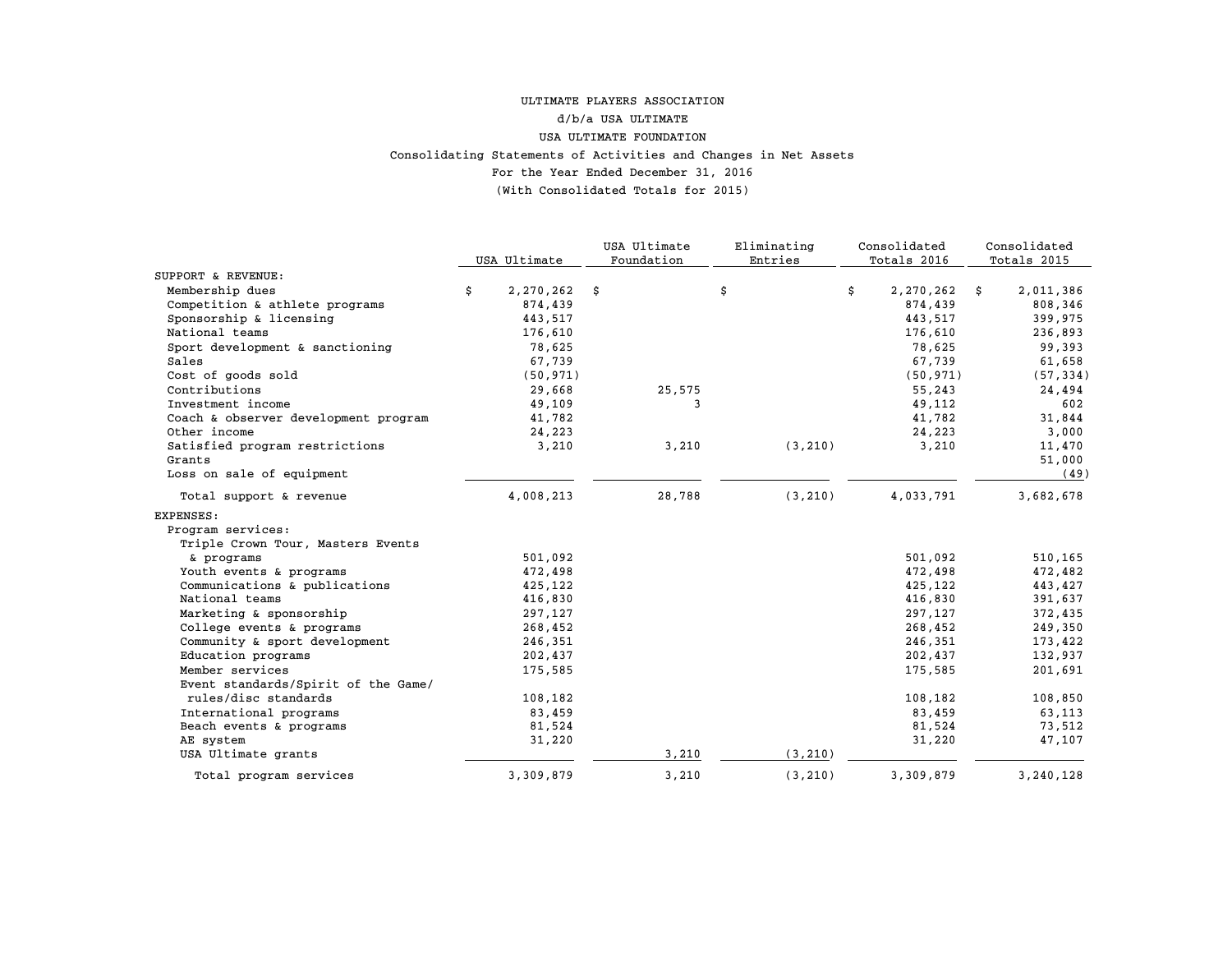| Supporting services:                |   |           |          |          |           |    |           |
|-------------------------------------|---|-----------|----------|----------|-----------|----|-----------|
| Operations                          |   | 195,392   | 8,057    |          | 203,449   |    | 195,055   |
| Board of directors                  |   | 96,228    |          |          | 96,228    |    | 87,196    |
| Fundraising                         |   | 48,553    | 13,616   |          | 62,169    |    | 66,008    |
| Total supporting services           |   | 340,173   | 21,673   |          | 361,846   |    | 348,259   |
| Total unrestricted expenses         |   | 3,650,052 | 24,883   | (3, 210) | 3,671,725 |    | 3,588,387 |
| CHANGE IN UNRESTRICTED              |   |           |          |          |           |    |           |
| NET ASSETS                          |   | 358,161   | 3,905    |          | 362,066   |    | 94,291    |
| TEMPORARILY RESTRICTED NET ASSETS   |   |           |          |          |           |    |           |
| Play It Forward                     |   | 736       | 10,731   | (736)    | 10,731    |    | 14,307    |
| Pufahl/Farricker Awards             |   | 25        |          | (25)     |           |    | 12,000    |
| Girls Ultimate                      |   | 1,304     | 20,222   | (1, 304) | 20,222    |    | 1,304     |
| National Teams                      |   | 1,145     | 1,394    | (1, 145) | 1,394     |    | 1,145     |
| Less satisfied program restrictions |   | (3, 210)  | (3, 210) | 3,210    | (3, 210)  |    | (5, 735)  |
| CHANGE IN TEMPORARILY               |   |           |          |          |           |    |           |
| RESTRICTED NET ASSETS               |   |           | 29,137   |          | 29,137    |    | 23,021    |
| CHANGE IN NET ASSETS                |   | 358,161   | 33,042   |          | 391,203   |    | 117,312   |
| NET ASSETS, beginning of year       |   | 1,443,011 | 68,129   |          | 1,511,140 |    | 1,393,828 |
| NET ASSETS, end of year             | s | 1,801,172 | 101,171  | \$       | 1,902,343 | Ŝ. | 1,511,140 |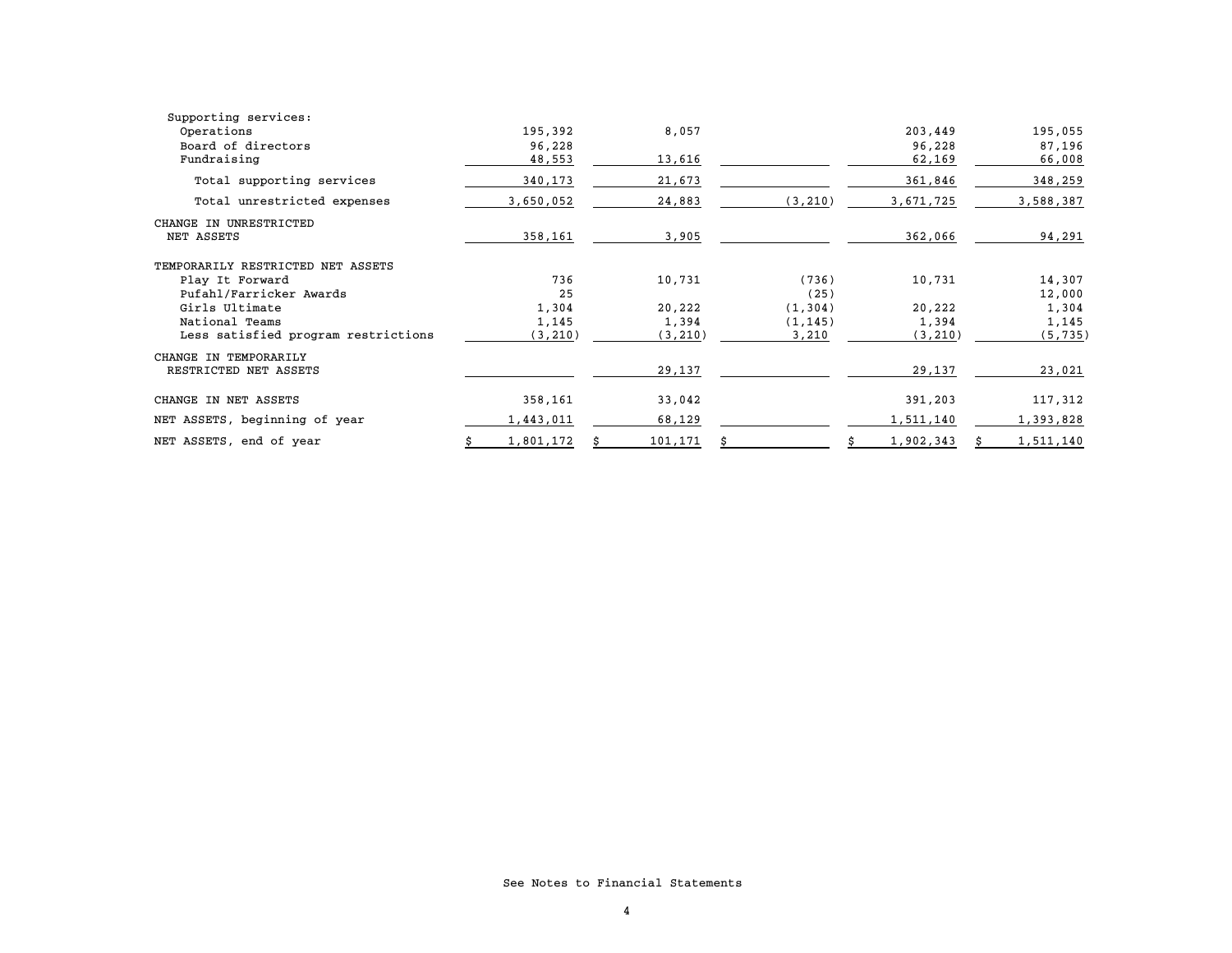#### For the Year Ended December 31, 2016 (With Consolidated Totals for 2015)ULTIMATE PLAYERS ASSOCIATIONd/b/a USA ULTIMATEUSA ULTIMATE FOUNDATION Consolidating Statements of Cash Flows

|                                        |                    | USA Ultimate |             | Eliminating | Consolidated |    | Consolidated |    |             |
|----------------------------------------|--------------------|--------------|-------------|-------------|--------------|----|--------------|----|-------------|
|                                        | USA Ultimate       |              | Foundation  |             | Entries      |    | Totals 2016  |    | Totals 2015 |
| CASH FLOWS FROM OPERATING ACTIVITIES:  |                    |              |             |             |              |    |              |    |             |
| Change in net assets                   | \$<br>$358,161$ \$ |              | $33,042$ \$ |             |              | \$ | 391,203      | \$ | 117,312     |
| Adjustments to reconcile the change in |                    |              |             |             |              |    |              |    |             |
| net assets to net cash provided by     |                    |              |             |             |              |    |              |    |             |
| operating activities:                  |                    |              |             |             |              |    |              |    |             |
| Depreciation & amortization            | 76,851             |              |             |             |              |    | 76,851       |    | 55,251      |
| Realized & unrealized (gain) loss      |                    |              |             |             |              |    |              |    |             |
| on investments                         | (35, 419)          |              |             |             |              |    | (35, 419)    |    | 10,031      |
| Decrease (increase) in assets:         |                    |              |             |             |              |    |              |    |             |
| Accounts receivable, net               | (3,049)            |              |             |             |              |    | (3,049)      |    | 37,487      |
| Due from USA Ultimate                  |                    |              | (11, 071)   |             | 11,071       |    |              |    |             |
| Due from USA Ultimate Foundation       | 9,988              |              |             |             | (9,988)      |    |              |    | (1, 891)    |
| Inventory                              | (4, 925)           |              |             |             |              |    | (4, 925)     |    | 5,789       |
| Prepaid expenses & deposits            | 17,638             |              |             |             |              |    | 17,638       |    | (7, 750)    |
| Increase (decrease) in liabilities:    |                    |              |             |             |              |    |              |    |             |
| Accounts payable                       | (8, 910)           |              |             |             |              |    | (8, 910)     |    | 44,014      |
| Due to USA Ultimate                    |                    |              | (9,988)     |             | 9,988        |    |              |    | 1,891       |
| Due to USA Ultimate Foundation         | 11,071             |              |             |             | (11, 071)    |    |              |    |             |
| Accrued liabilities*                   | 2,948              |              |             |             |              |    | 2,948        |    | 35,073      |
| Deferred revenue                       | 32,856             |              |             |             |              |    | 32,856       |    | 81,771      |
|                                        |                    |              |             |             |              |    |              |    |             |
| Total adjustments                      | 99,049             |              | (21, 059)   |             |              |    | 77,990       |    | 261,666     |
| Net cash provided by                   |                    |              |             |             |              |    |              |    |             |
| operating activities                   | 457,210            |              | 11,983      |             |              |    | 469,193      |    | 378,978     |
| CASH FLOWS FROM INVESTING ACTIVITIES:  |                    |              |             |             |              |    |              |    |             |
| Certificate of deposit, net            | (5, 719)           |              |             |             |              |    | (5, 719)     |    | (248, 190)  |
| Long-term investments, net             | (4, 448)           |              |             |             |              |    | (4, 448)     |    | (4, 248)    |
| Acquisition of property & equipment*   | (81, 172)          |              |             |             |              |    | (81, 172)    |    | (94, 549)   |
| Disposal of property & equipment       |                    |              |             |             |              |    |              |    | 639         |
| Net cash used by                       |                    |              |             |             |              |    |              |    |             |
| investing activities                   | (91, 339)          |              |             |             |              |    | (91, 339)    |    | (346, 348)  |
|                                        |                    |              |             |             |              |    |              |    |             |
| NET INCREASE IN CASH                   | 365,871            |              | 11,983      |             |              |    | 377,854      |    | 32,630      |
| CASH & CASH EQUIVALENTS,               |                    |              |             |             |              |    |              |    |             |
| beginning of year                      | 843,892            |              | 76,617      |             |              |    | 920,509      |    | 887,879     |
| CASH & CASH EQUIVALENTS,               |                    |              |             |             |              |    |              |    |             |
| end of year                            | \$<br>1,209,763    |              | 88,600      |             |              |    | 1,298,363    |    | 920,509     |
|                                        |                    |              |             |             |              |    |              |    |             |

\* Excludes non-cash investing activities (Note A - Supplemental Cash Flow Disclosures)

See Notes to Financial Statements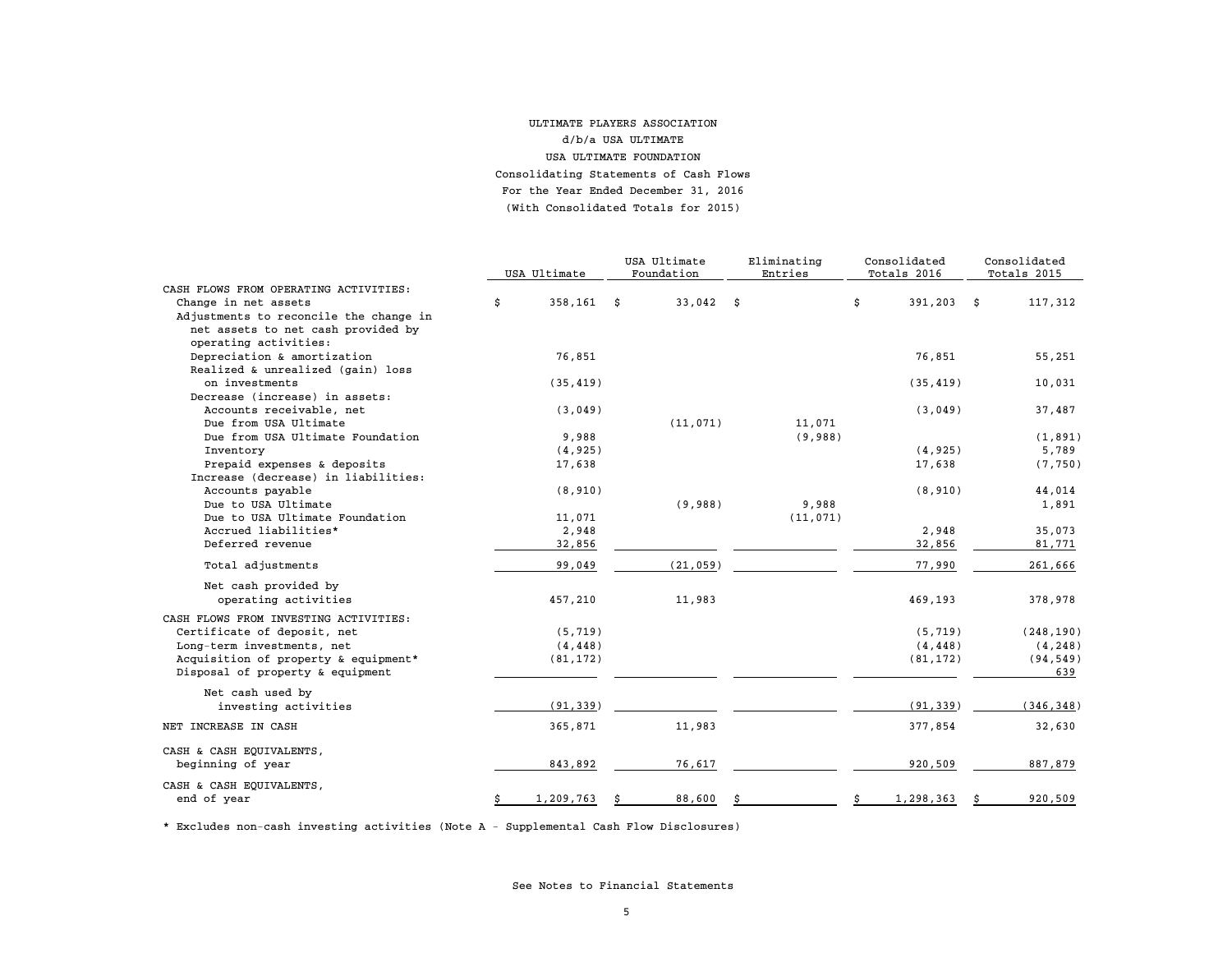# ULTIMATE PLAYERS ASSOCIATION d/b/a USA ULTIMATE USA ULTIMATE FOUNDATION Notes to Consolidating Financial Statements For the Year Ended December 31, 2016

## A. SUMMARY OF SIGNIFICANT ACCOUNTING POLICIES

### Basis of Presentation

The financial statements of USA Ultimate are being presented on a consolidated basis with the USA Ultimate Foundation in order to conform to the requirements of FASB ASC 958. The Statement requires consolidation when one nonprofit has a controlling financial interest in another nonprofit entity through solecorporate membership.

Transactions between the two entities are shown as eliminating entries and removed to properly reflect consolidated totals. Neither the total net assets nor the change in net assets of the Foundation are presented in the USA Ultimate columns of the consolidating financial statements.

## Organization

USA Ultimate (the Corporation) is the national governing body for the sport of Ultimate and is a member of the World Flying Disc Federation. The Corporation is responsible for the promotion and development of the sport of Ultimate in the United States.

The USA Ultimate Foundation (Foundation) was incorporated in 2014. The purpose of the Foundation is to raise funds and acquire assets that will enable USA Ultimate to encourage, improve and promote the sport of Ultimate in the United States.

### Income Taxes

The Corporation and the Foundation qualify as tax-exempt organizations under Section 501(c)(3) of the Internal Revenue Code and, accordingly, are not subject to federal income tax. Accordingly, no income tax provision has been recorded. However, income from certain activities not directly related to the Corporation's and Foundation's tax-exempt purposes are subject to taxation as unrelated business income.

The Corporation's and Foundation's forms 990, Return of Organization Exempt from Income Tax, are subject to examination by various taxing authorities, generally for three years after the date they were filed. Management of the Corporation and the Foundation believes that they do not have any uncertain tax positions that are material to the financial statements.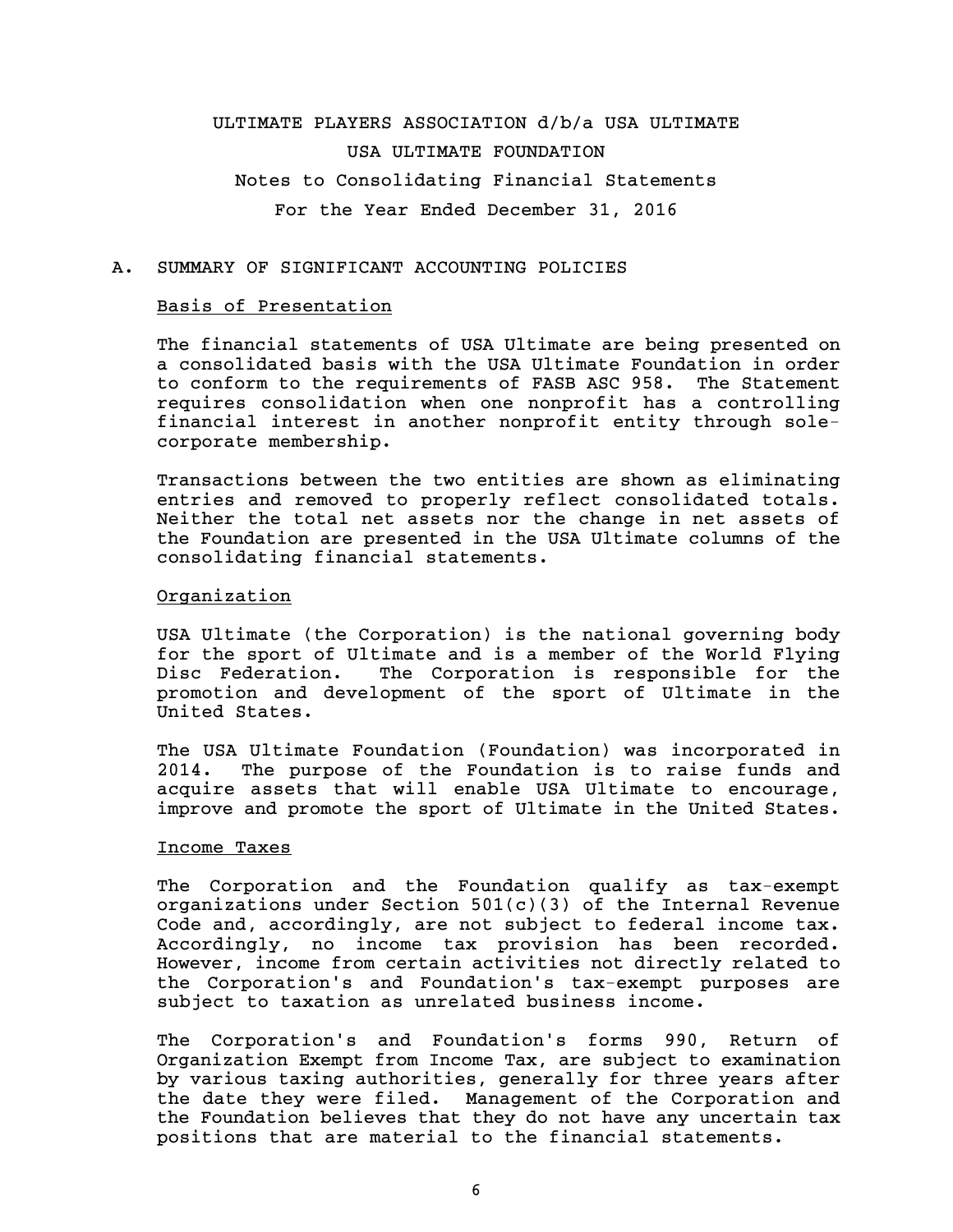## A. SUMMARY OF SIGNIFICANT ACCOUNTING POLICIES - Continued

#### Contributions

Gifts of cash and other assets are reported as restricted support if they are received with donor stipulations that limit the use of donated assets. When a restriction expires, that is, when a stipulated time restriction ends or a purpose restriction is accomplished, temporarily restricted net assets are reclassified to unrestricted net assets and reported in the statement of activities as satisfied program restrictions.

## Membership Registrations

Membership dues consist of annual, two-year, three-year, fiveyear and lifetime registrations and are recognized as revenue over the duration of the membership. Lifetime memberships are recognized over fifteen years.

## Cash and Cash Equivalents

Cash and cash equivalents consist of amounts in the Corporation's and the Foundation's checking and money market accounts. The Corporation and Foundation maintain their cash and cash equivalents at commercial banks. In the event of a bank failure, the Corporation and the Foundation might only be able to recover the amounts insured.

#### Inventory

Inventory is stated at the lower of cost (first-in, first-out method) or market and consists of discs, kits, rulebooks, cones, clipboards, DVD's, manuals, guides and clothing.

#### Furniture and Equipment

Furniture and equipment is recorded at cost or, in the case of donated property, at their estimated fair value at date of receipt. All acquisitions of furniture and equipment in excess of \$750 are capitalized.

Depreciation and amortization is recorded using the straightline method over estimated useful lives of three to seven years. Depreciation and amortization expense for the years ended December 31, 2016 and 2015, was \$76,851 and \$55,251, respectively.

## Supplemental Cash Flow Disclosures

The Corporation and the Foundation paid no interest or income taxes during the years ended December 31, 2016 and 2015.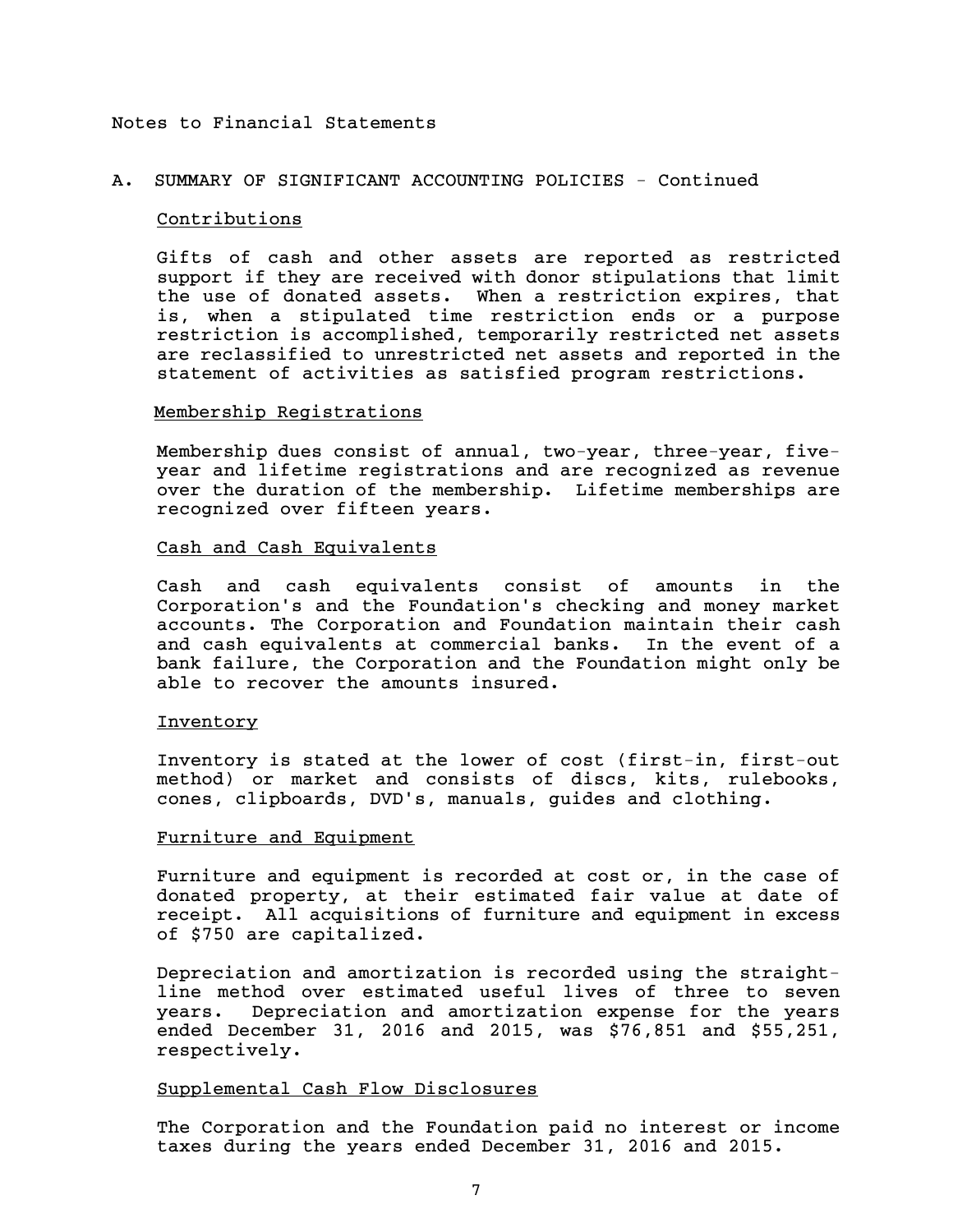### A. SUMMARY OF SIGNIFICANT ACCOUNTING POLICIES - Continued

## Supplemental Cash Flow Disclosures - continued

During the year ended December 31, 2016, the Corporation capitalized an additional \$30,000 of the IT infrastructure system asset. A corresponding liability was also recorded for the unpaid portion of the asset cost.

#### Accounts Receivable

Accounts receivable are stated at the amount the Corporation and Foundation expect to collect from balances outstanding at year-end. Based on management's assessment of the credit history with customers having outstanding balances and current relationships with them, it has concluded that an allowance for doubtful accounts at December 31, 2016 and 2015, of \$1,000 is necessary. Accounts receivable outstanding for more than 60 days are considered delinquent. Delinquent receivables are determined to be uncollectible on a case by case basis and are written off to bad debt expense at such point of determination.

## Functional Allocation of Expenses

Certain costs and expenses are allocated among the various programs and supporting service expenses based on salary expenses. For the years ended December 31, 2016 and 2015, the Corporation's supporting service expenses amounted to 8.49% and 8.97%, respectively, of total support and revenue.

#### Use of Estimates

The preparation of financial statements in conformity with accounting principles generally accepted in the United States of America requires management to make estimates and assumptions that affect the reported amounts of assets and liabilities, the disclosure of contingent liabilities, and the reported amounts of revenues and expenses. Actual results could differ from those estimates.

## Prior Year Comparisons

The financial statements include certain prior-year summarized comparative information in total but not by net asset or functional expense class. Such information does not include sufficient detail to constitute a presentation in conformity with accounting principles generally accepted in the United States of America. Accordingly, such information should be read in conjunction with the Corporation's financial statements for the year ended December 31, 2015, from which the summarized information was derived.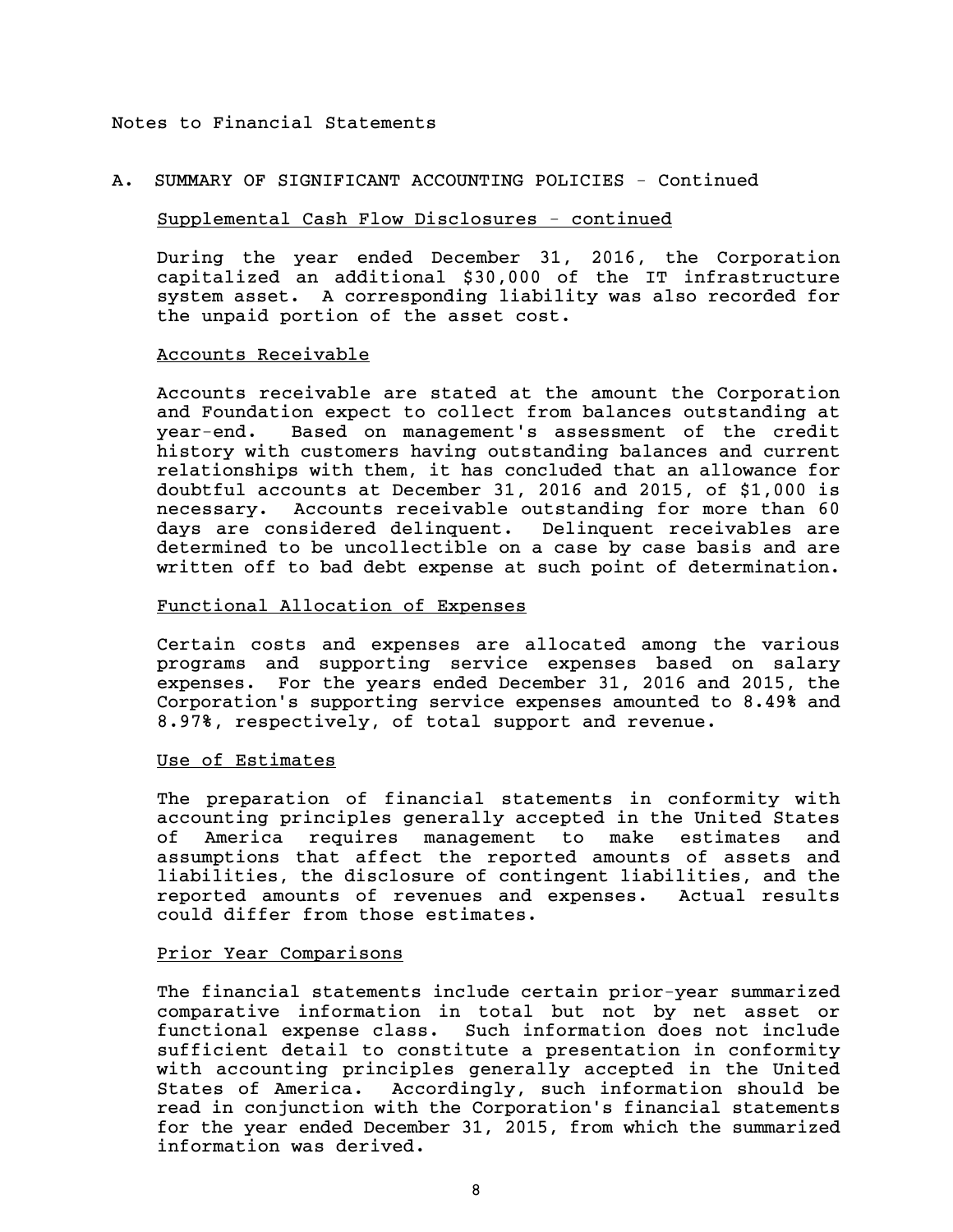## A. SUMMARY OF SIGNIFICANT ACCOUNTING POLICIES - Continued

#### Donated Services

The Corporation and the Foundation receive a substantial amount of donated services in carrying out their programs. No amounts have been reflected in the financial statements for those services since they do not meet the criteria for recognition under ASC 958, "Not-For-Profit Entities".

#### Date of Management's Review

In preparing the financial statements, the Corporation has evaluated events and transactions for potential recognition or disclosure through May 19, 2017, the date that the financial statements were available to be issued.

B. FAIR VALUE MEASUREMENTS

The Corporation and Foundation apply Generally Accepted Accounting Principles (GAAP) for fair value measurements of financial assets that are recognized or disclosed at fair value in the financial statements on a recurring basis. GAAP establishes a fair value hierarchy that prioritizes the inputs to valuation techniques used to measure fair value. The hierarchy gives the highest priority to unadjusted quoted prices in active markets for identical assets or liabilities (Level 1 measurements) and the lowest priority to measurements involving significant unobservable inputs (Level 3 measurements). The three levels of fair value hierarchy are as follows:

- Level 1 Quoted prices in active markets for identical assets or liabilities, accessible to the Corporation and Foundation at the measurement date.
- Level 2 Inputs other than quoted prices included within Level 1 that are observable for the asset or liability, either directly or indirectly.
- Level 3 Unobservable inputs that are not corroborated by market data.

The level in the fair value hierarchy within which a fair measurement in its entirety falls is based on the lowest level input that is significant to the fair value measurement in its entirety.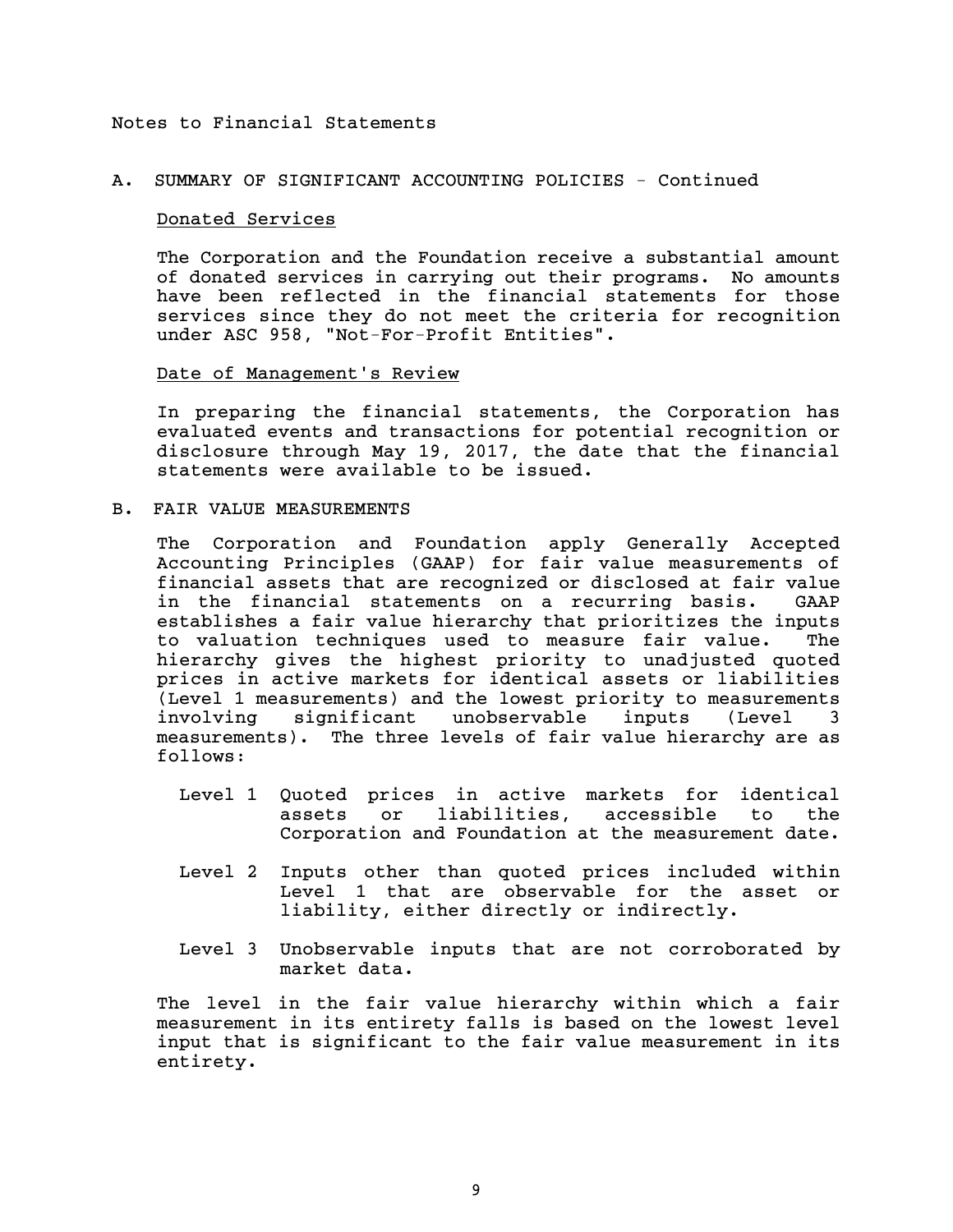## B. FAIR VALUE MEASUREMENTS – Continued

The following tables present assets that are measured at fair value on a recurring basis at December 31, 2016 and 2015:

|                                           |               | Assets at Fair Value as of December 31, 2016 |                           |               |
|-------------------------------------------|---------------|----------------------------------------------|---------------------------|---------------|
|                                           | Level 1       | Level 2 Level 3                              |                           | Total         |
| Certificates<br>of deposit<br>USOE pooled | $$499,768$ \$ |                                              | \$                        | 499,768<br>\$ |
| fund                                      |               | 778,187                                      |                           | 778,187       |
|                                           | Ś.<br>499,768 | \$778,187                                    | $\boldsymbol{\mathsf{S}}$ | \$1,277,955   |
|                                           |               | Assets at Fair Value as of December 31, 2015 |                           |               |
|                                           |               | Level 1 Level 2 Level 3                      |                           | Total         |
| Certificates<br>of deposit<br>USOE pooled | $$494,049$ \$ |                                              | \$                        | 494,049<br>\$ |
| fund                                      |               | 738,320                                      |                           | 738,320       |
|                                           | \$<br>494,049 | \$<br>738,320                                | \$_                       | \$1,232,369   |

The Corporation has placed its investments in a pooled investment fund sponsored and managed by the United States Olympic Endowment (USOE). The USOE invests on behalf of the United States Olympic Committee (USOC) and various national sports organizations recognized by the USOC.

As of December 31, 2016, the USOE portfolio was invested in the following types of securities:

| Alternative investments   | 37.19%  |
|---------------------------|---------|
| Domestic equities         | 29.15   |
| International equities    | 18.69   |
| Domestic bonds            | 6.41    |
| Cash and cash equivalents | 5.57    |
| International bonds       | 2.99    |
|                           | 100.00% |

The alternative investments include hedge equity funds, private equity funds, real estate funds and limited partnerships.

Some investments are exposed to various risks that may cause their reported fair values to fluctuate from period to period and could materially affect the recorded amount of investments in the Corporation's financial statements. Investments in equity securities fluctuate in value in response to many factors, such as the activities and financial condition of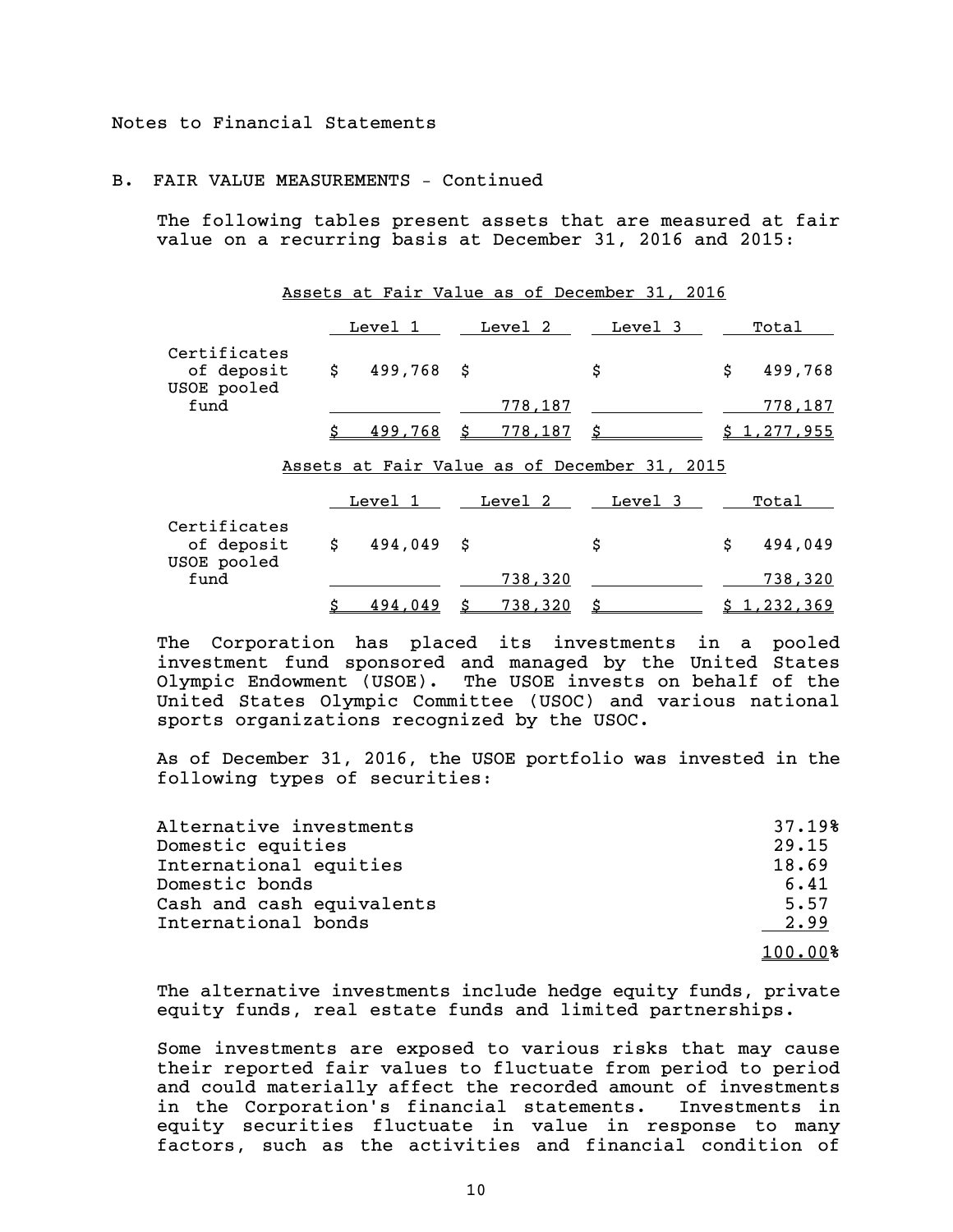## B. FAIR VALUE MEASUREMENTS – Continued

individual companies, general business and industry market conditions and the state or perceived direction of the economy. The values of debt securities fluctuate in response to changing interest rates, credit worthiness of issuers, and overall economic policies that impact market conditions. The values of certain investments, such as hedge funds, can fluctuate in response to direct market conditions and other factors that may or may not have a high correlation to overall market direction.

Though the market values of investments are subject to fluctuation, management believes that the investment policy is prudent for the long-term welfare of the Corporation.

Investment income consists of the following at December 31, 2016 and 2015:

|                                                  | 2016             | 2015                |
|--------------------------------------------------|------------------|---------------------|
| Interest and dividends<br>Unrealized gain (loss) | $\sin 13,693$ \$ | 10,633              |
| on securities<br>Realized gain on securities     | 20,666<br>14,753 | (38, 678)<br>28,647 |
|                                                  | 49.112           | 602                 |

## C. CERTIFICATES OF DEPOSIT

Certificates of deposit at December 31, 2016 consist of certificates at investment firms with the following terms:

| Maturity<br>Date     | Interest<br>Rate | <u>Principal</u>   |
|----------------------|------------------|--------------------|
| 02/09/17<br>08/10/17 | 1.15%<br>1.15    | 248,951<br>250,817 |
|                      |                  | 499.768            |

The Corporation holds these certificates as available-for-sale investments.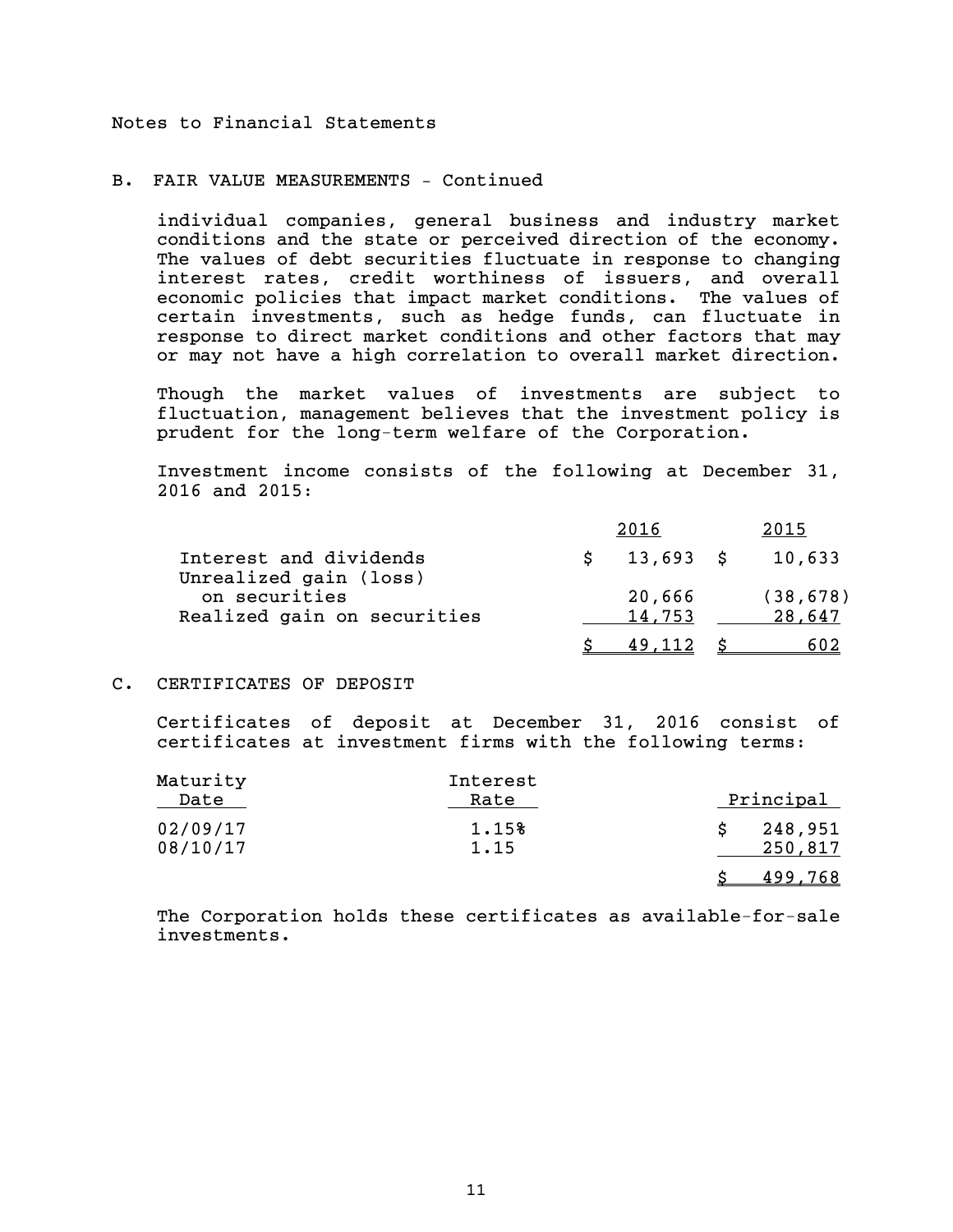#### D. BOARD DESIGNATED NET ASSETS

At December 31, 2016, the Corporation had designated unrestricted net assets in the amount of \$1,197,925 as an operating reserve.

#### E. TEMPORARILY RESTRICTED NET ASSETS

Temporarily restricted net assets consist of the following at December 31, 2016 and 2015:

|                                           | 2016             | 2015            |
|-------------------------------------------|------------------|-----------------|
| Play it Forward                           | $30,954$ \$      | 20,960          |
| Pufahl/Farricker Awards<br>Girls Ultimate | 11,495<br>20,222 | 11,520<br>1,304 |
| National teams                            | 1.394            | 1,145           |
|                                           | 64,065           | 34,929          |

Net assets are released from donor restriction by incurring expenses that satisfy the restricted purpose. During the years ended December 31, 2016 and 2015, net assets were released from restrictions as follows:

|                         | 2016 | 2015  |       |  |
|-------------------------|------|-------|-------|--|
| Girls Ultimate          |      | 1,304 |       |  |
| National teams          |      | 1,145 | 3,976 |  |
| Play it Forward         |      | 736   | 1,279 |  |
| Pufahl/Farricker Awards |      | 25    | 480   |  |
|                         |      | 3.210 | 5,735 |  |

## F. RETIREMENT PLAN

The Corporation has a SIMPLE retirement plan for its employees. Employees are eligible to make contributions to the plan if they expect to receive at least \$5,000 in compensation during the year. The Corporation matches 100% of the voluntary contributions of its employees up to 3% of the employee's compensation for the calendar year. Employer contribution expense for the years ended December 31, 2016 and 2015, amounted to \$28,826 and \$25,587, respectively.

#### G. LEASES

The Corporation entered into an operating lease for office and storage space in Colorado Springs, Colorado in January 2015. This lease requires monthly payments at an initial base rent of \$3,497 starting January 1, 2016.